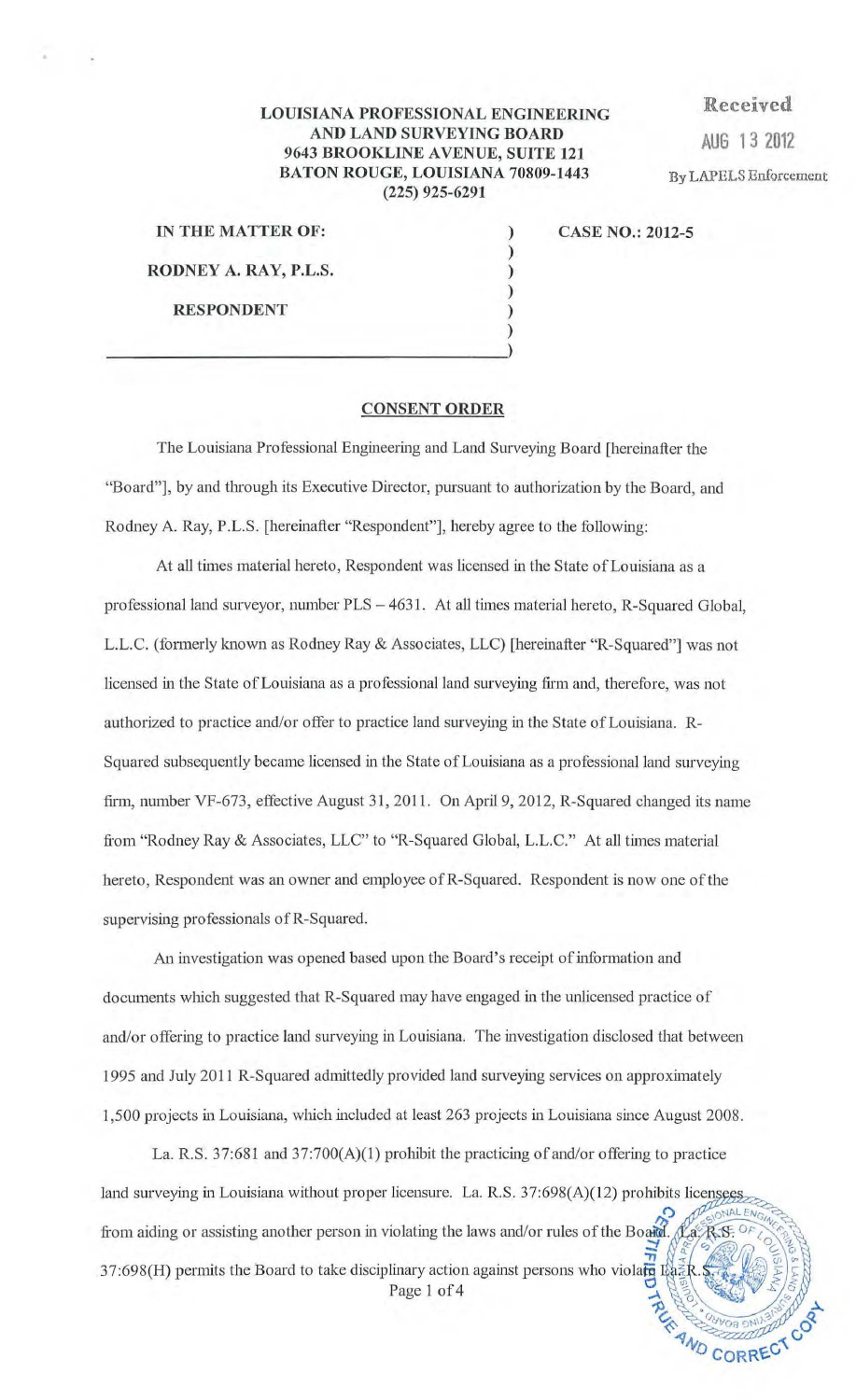37:698(A)(l2), upon a finding of guilt following the prefenal of charges, notice and hearing and a majority vote of its entire membership authorized to participate in the proceeding. La. R.S. 37:68 1, La. R.S. 37:698(A)(12) and (H), and La. R.S. 37:700(A)(l) were in effect at all times material hereto.

It is undisputed that (a) at all times material hereto R-Squared was not licensed to practice and/or offer to practice land surveying in Louisiana, (b) between 1995 and 2011 R-Squared practiced and/or offered to practice land surveying in Louisiana without proper licensure and (c) Respondent aided or assisted R-Squared in violating the laws and/or rules of the Board.

By letter dated July 3, 2012, the Board gave notice to Respondent that it was considering the prefenal of charges against Respondent on the grounds that he may have violated La. R.S. 37:698(A)(12), relative to the aiding or assisting of another person in violating the laws and/or rules of the Board.

Wishing to dispense with the need for further disciplinary action and to conclude the instant proceeding without further delay and expense, for the purpose of this proceeding only, Respondent and the Board do hereby enter into this Consent Order, in which Respondent of his own free will consents to the issuance of a Consent Order by the Board, wherein Respondent agrees to (a) pay a fine of one thousand ( $$1,000.00$ ) dollars, (b) pay administrative costs of three hundred forty-five and 79/100 (\$345.79) dollars, (c) successfully complete the Board's online Louisiana Laws and Rules Quiz, (d) successfully complete the Board's online Louisiana Professionalism and Ethics Quiz, and (e) the publishing of this Consent Order on the Board's website and a summary of this matter in the Board's official journal, the Louisiana Engineer and Surveyor Journal, and the reporting of this matter to the National Council of Examiners for Engineering and Surveying (NCEES), identifying Respondent by name.

Respondent admits to violations of the referenced laws and/or rules regarding the aiding or assisting of another person in violating the laws and/or rules of the Board. Respondent acknowledges awareness of said laws and/or rules and states that he will comply with all applicable laws and rules henceforth. Respondent has been advised of his right to be represented by counsel before the Board and/or to appear at any hearing personally or by counsel and present witnesses and evidence in its own behalf, and he hereby waives this right and its right to appeal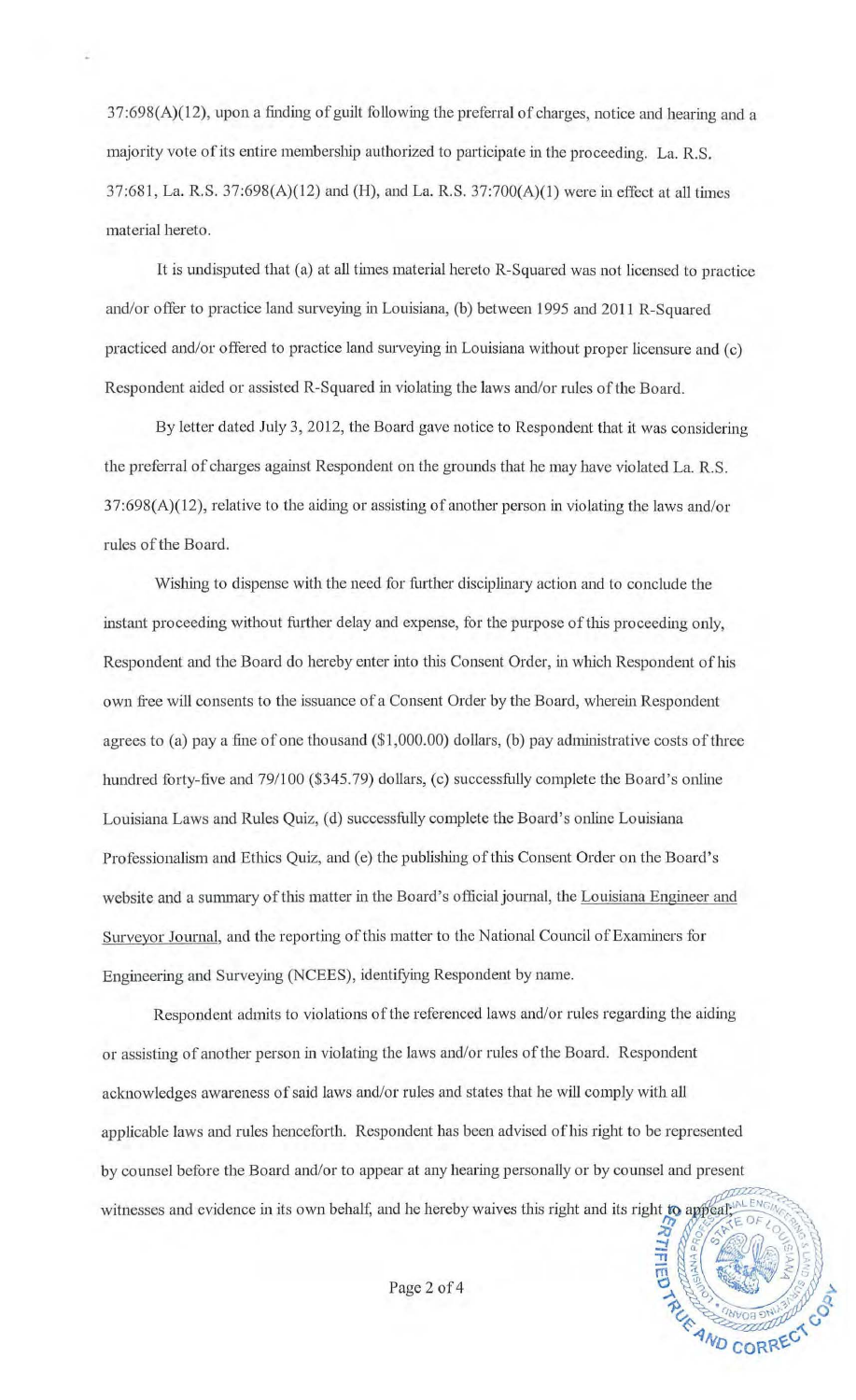and he states affirmatively that he has been afforded all administrative remedies due him under the law.

Therefore, in consideration of the foregoing and by signing this Consent Order, Respondent does hereby waive his right to a hearing before the Board, to the presenting of evidence and witnesses in his behalf, to Findings of Fact and Conclusions of Law in this case, and to judicial review of this Consent Order.

Respondent hereby represents (a) that he fully understands the meaning and intent of this Consent Order, including but not limited to its final and binding effect, (b) that he has voluntarily entered into this Consent Order and that no other promise or agreement of any kind has been made to or with him by any person whatsoever to cause the execution of this instrument and (c) that the sanctions set forth in this Consent Order do not prevent the Board from taking further disciplinary or enforcement action against Respondent on matters not specifically addressed in this Consent Order.

WHEREFORE, the Louisiana Professional Engineering and Land Surveying Board and Respondent agree that:

1. Respondent shall pay a fine of one thousand (\$1,000.00) dollars, which shall be tendered to the Board by certified check payable to the Board, due upon the signing of this Consent Order; and

2. Respondent shall pay administrative costs of three hundred forty-five and 79/100 (\$345.79) dollars, which shall be tendered to the Board by certified check payable to the Board, due upon the signing of this Consent Order; and

3. Respondent shall successfully complete the Board's online Louisiana Laws and Rules Quiz with a score of 90% or higher and return it to the Board within sixty (60) days of the effective date of this Consent Order; and

4. Respondent shall successfully complete the Board's online Louisiana Professionalism and Ethics Quiz with a score of 90% or higher and return it to the Board within sixty (60) days of the effective date of this Consent Order; and

5. Tllis Consent Order shall be published on the Board's website and a sununary of this matter shall be printed in the official journal of the Board, the Louisiana Engineer and



Page 3 of 4